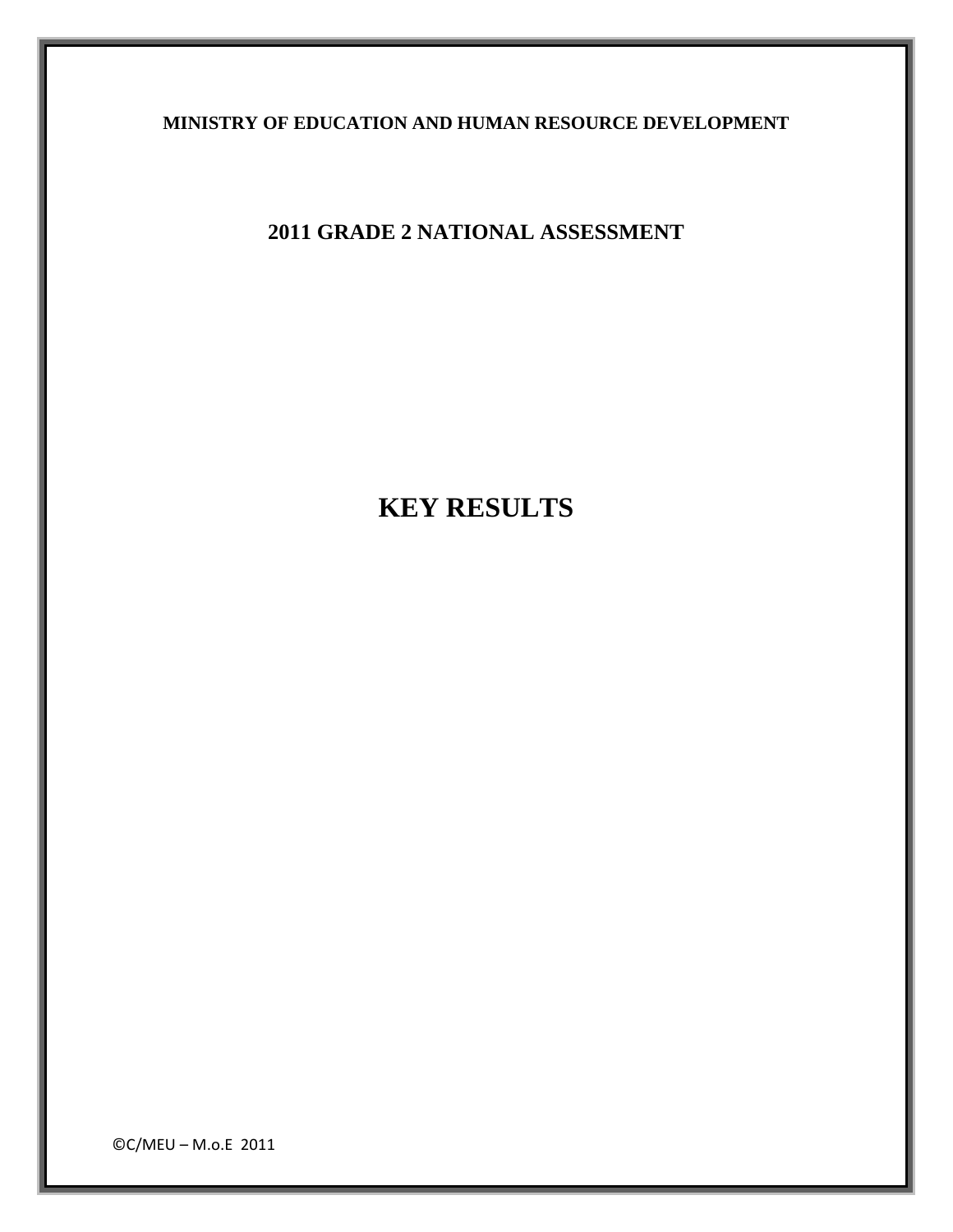## **KEY RESULTS OF THE 2011 GRADE 2 NATIONAL ASSESSMENT**

#### **Overview:**

**The Grade 2 National Assessment (G2NA)** is an examination given annually in October to assess the competency of public and private school students and to monitor the health of the education system in Dominica. Students' are tested in **literacy** (oral reading, silent reading comprehension, and writing, listening and speaking) and **numeracy** (Number concepts and computation, measurement, geometry, statistics  $\&$  data handling and problem solving). The tests were developed by the Ministry of Education and administered by classroom teachers under normal exam conditions. Scripts were marked at district marking sessions under the supervision of the Curriculum, Measurement and Evaluation Unit.

The results are intended to guide the Ministry of Education in its efforts towards the improvement of the quality of education in schools and for schools to provide appropriate intervention for the students.

In 2011, a total of 1053 grade 3 (544 females and 509 males) students wrote the exams. This can be compared to 1082 in 2010 and 1177 in 2009.

#### **Results (Literacy)**

• **The results showed an increase in reading levels over the previous year**. Approximately 81.5% of the students were reading at or above the grade 2 level (as compared to 75% in 2010.) 12% of the students, however, are still reading at level K or below. The results continue to show an upward trend from 2000 – 2011.

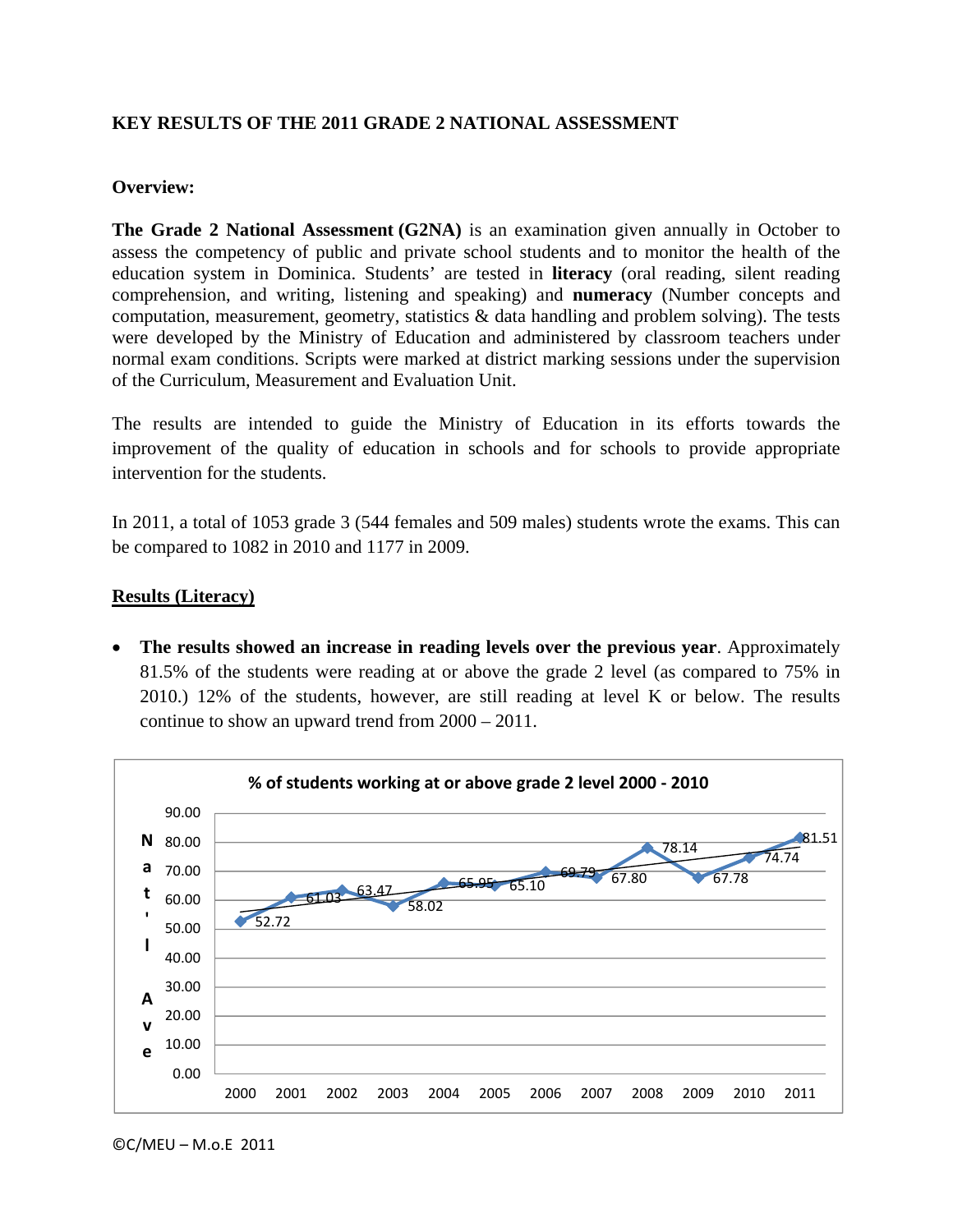• **Gender differences in reading remain high** as girls continue to outperform their male counterparts. 89.4% of the girls are reading at or above grade levels as compared to 72.7% of the boys. On the other end, 19.5% of the boys are reading at grade K level or below while only 6.5% of the girls are at that level (see fig 1.1).



 *Fig.1 – Oral Reading levels of boys and girls at the 2011 G2NA*

|             | <b>READING</b> |      |       | <b>SRC</b> |       |       | <b>WRITING</b> |       |       | <b>NUMBER</b> |       |       |
|-------------|----------------|------|-------|------------|-------|-------|----------------|-------|-------|---------------|-------|-------|
|             | А              | В    |       | А          | В     |       | А              | в     |       |               | В     |       |
| Girls       | 89.39          | 4.09 | 6.52  | 42.78      | 39.98 | 17.24 | 26.56          | 34.72 | 38.73 | 46.35         | 38.84 | 14.81 |
| <b>Boys</b> | 72.70          | 7.84 | 19.46 | 32.93      | 40.41 | 26.66 | 11.88          | 34.59 | 53.53 | 33.52         | 46.35 | 20.13 |
| Nat'l       | 81.51          | 5.68 | 12.80 | 37.72      | 40.89 | 21.39 | 19.58          | 32.89 | 47.52 | 41.18         | 42.21 | 16.61 |

Table 1 – Performance of boys vs girls.

• As in the past, reading levels do not appear to be dependent on the size of the school. Some multi-grade schools performed well while other schools performed poorly and vice versa.

# **Silent Reading Comprehension:**

While there was a significant improvement, students' performance on the Silent Reading Comprehension was far worse than their oral reading performance. This year, four passages, each with 5 questions were used to test students' comprehension level. 42.7% of the students were able to understand the passages and write a correct response to the questions asked. This represents a 10% increase over last year (32% in 2010).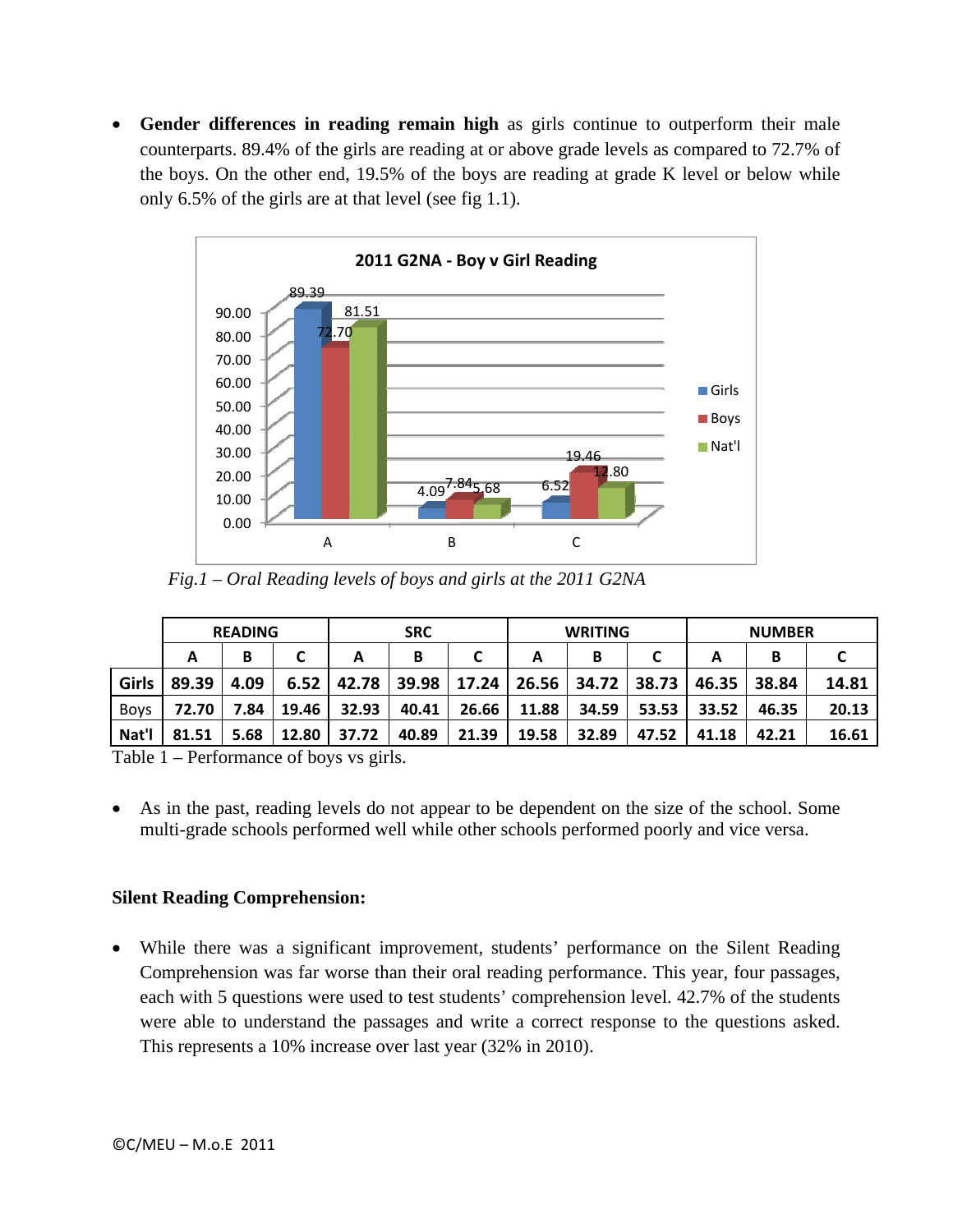• Again, girls outperformed boys in this test. 42.7% of the girls were able to successfully read and understand the passages as compared to 33.6% of the boys. 25.9% of the boys and 17.7% of the girls are working at level K or below.



 *Fig. 2 – Reading Comprehension levels of boys and girls at the 2011 G2NA*

• The results showed a strong correlation (0.700) between the oral reading levels and silent reading comprehension levels. Students who attained high scores on the oral reading levels also attained high scores on the silent reading comprehension while those who attained low scores in one attained low scores in the other.

# **Writing:**

Students' performance on writing showed a slight increase over 2010. Only about 19.5% of the students were able to write a paragraph explaining one (1) thing they like about their school in a relevant and organized manner. While students continue to write longer paragraphs they tend to stray off topic and lack coherency.

Almost half of the students (47.1%) were rated as writing at the K level or below.

Again, the scores favoured the girls. There was a 15.2% difference between the writing levels of girls and boys at the grade 2 level.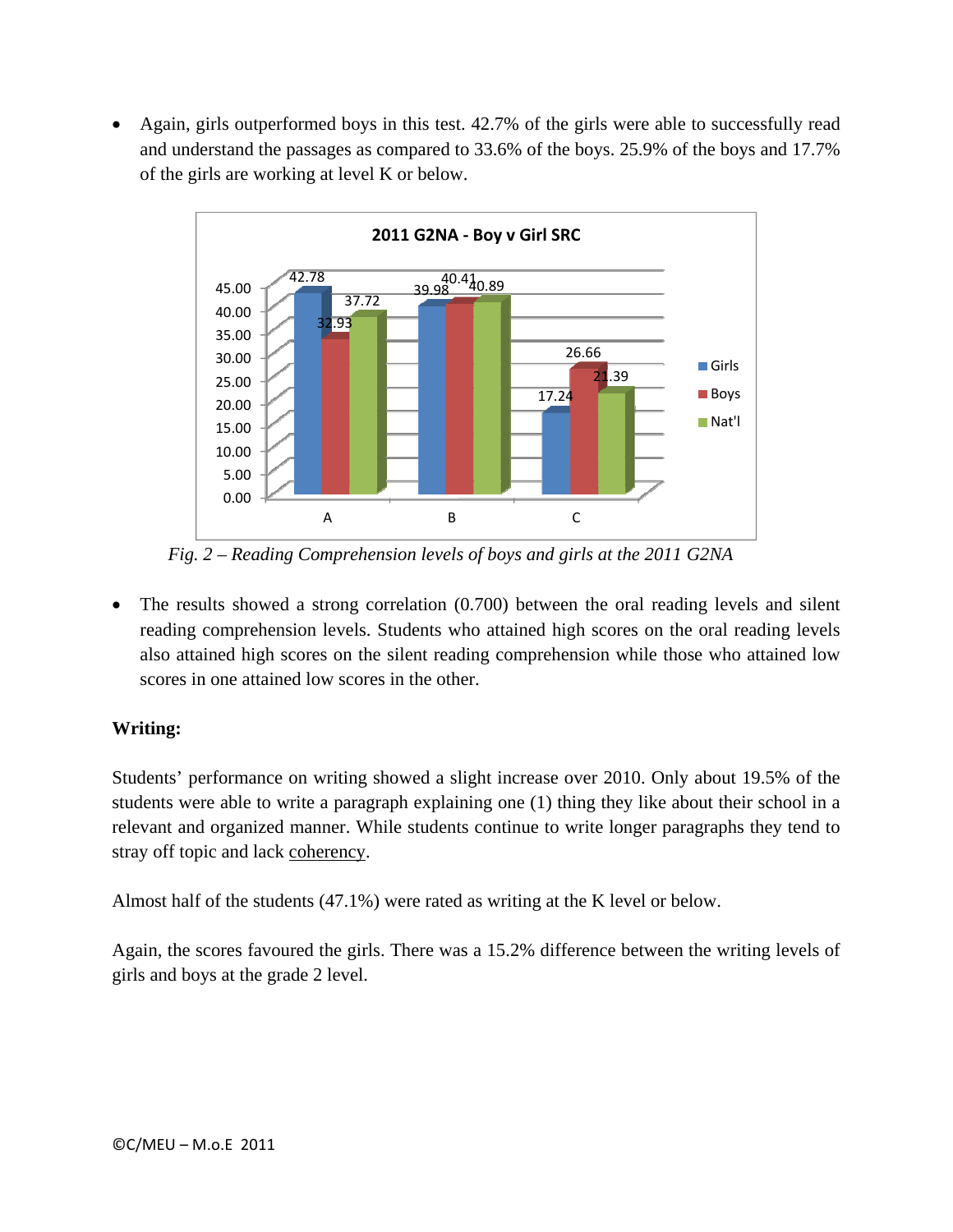

 *Fig. 3 – Writing levels of boys and girls at the 2011 G2NA*

# **Results (Numeracy)**

## **Number Concepts and Computation**

• Numeracy levels remain at an alarming level at the grade 2 level. About 41.18% of grade 2 students were working at or above level in number concepts and computation.



*Fig 4 – G2NA Numeracy trends 2000 - 2011*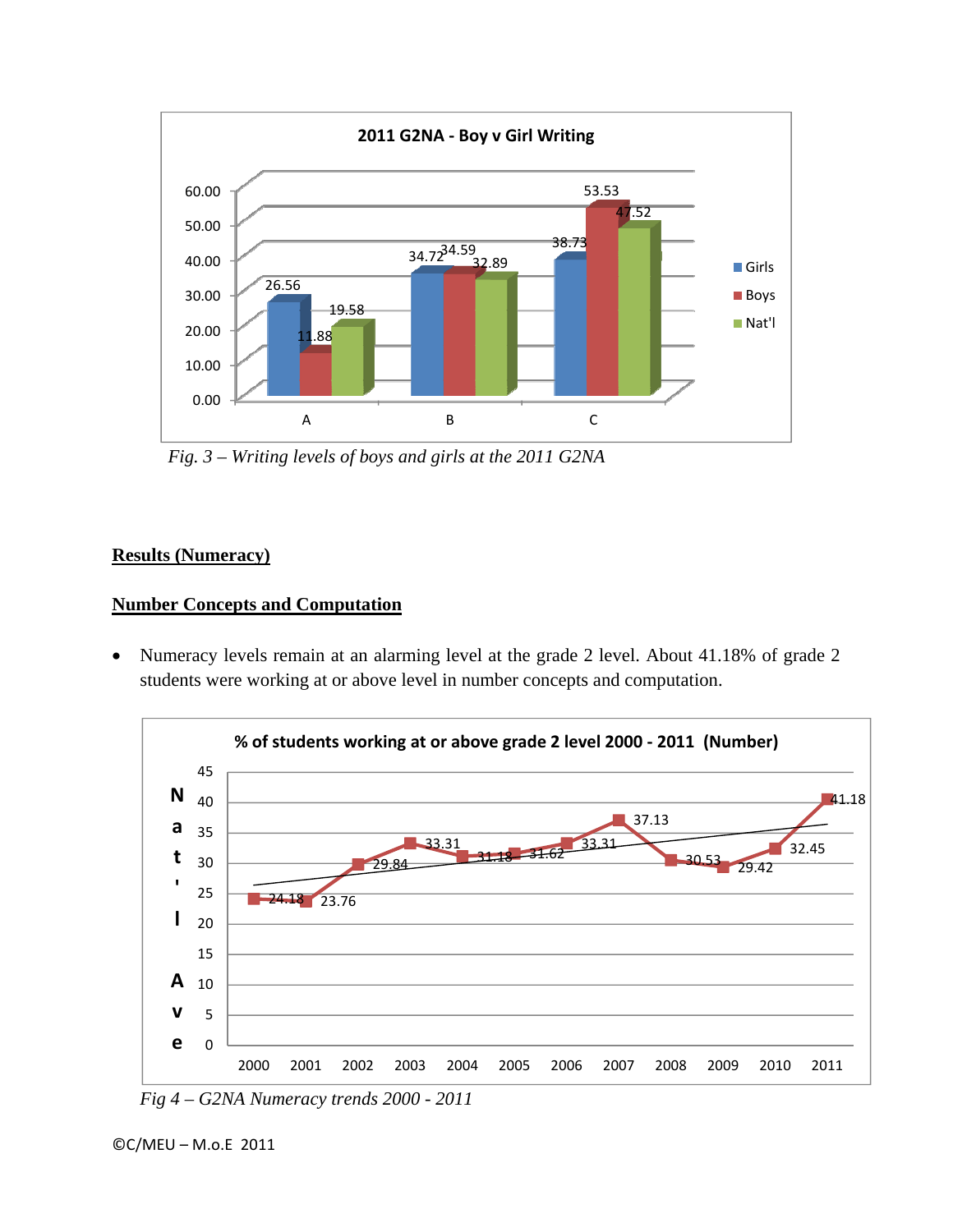• Gender differences were significantly higher than in 2010 with 40% of the girls 30% of the boys working at or above grade level (34% of the girls and 31% of the boys in 2010).



• 29% of the boys and 20% of the girls are working at the level of K or below.

*Fig 5 - Numeracy levels of boys and girls at the 2011 G2NA* 

# **District Performances**

- Overall performance in reading was higher in the western district than the other three districts. As in previous years higher scores were associated with some of the large Roseau schools. Over 89% of grade 3 girls, nationally, were reading at or above grade level. In the southern district about 93% of all girls were assessed as reading satisfactorily.
- Performance in number in the southern district far surpassed that of the other districts (43.62% in South; 33.33% in East; 31.23% in North and 27.60% in West).
- **The performance of boys in the districts remain a concern. In the eastern district some 35% of the 123 grade 3 boys from schools in that area were rated as reading at K or below levels. In the other districts between 14 - 21% were rated at that level.**
- **In each district between two to three times as many boys as girls had serious reading difficulties.** In the eastern district some 35% of the boys are reading well below expectations (as compared to 16% of the girls). **In the southern and western districts 25% of the boys as compared to about 7% of the girls had serious reading difficulties**.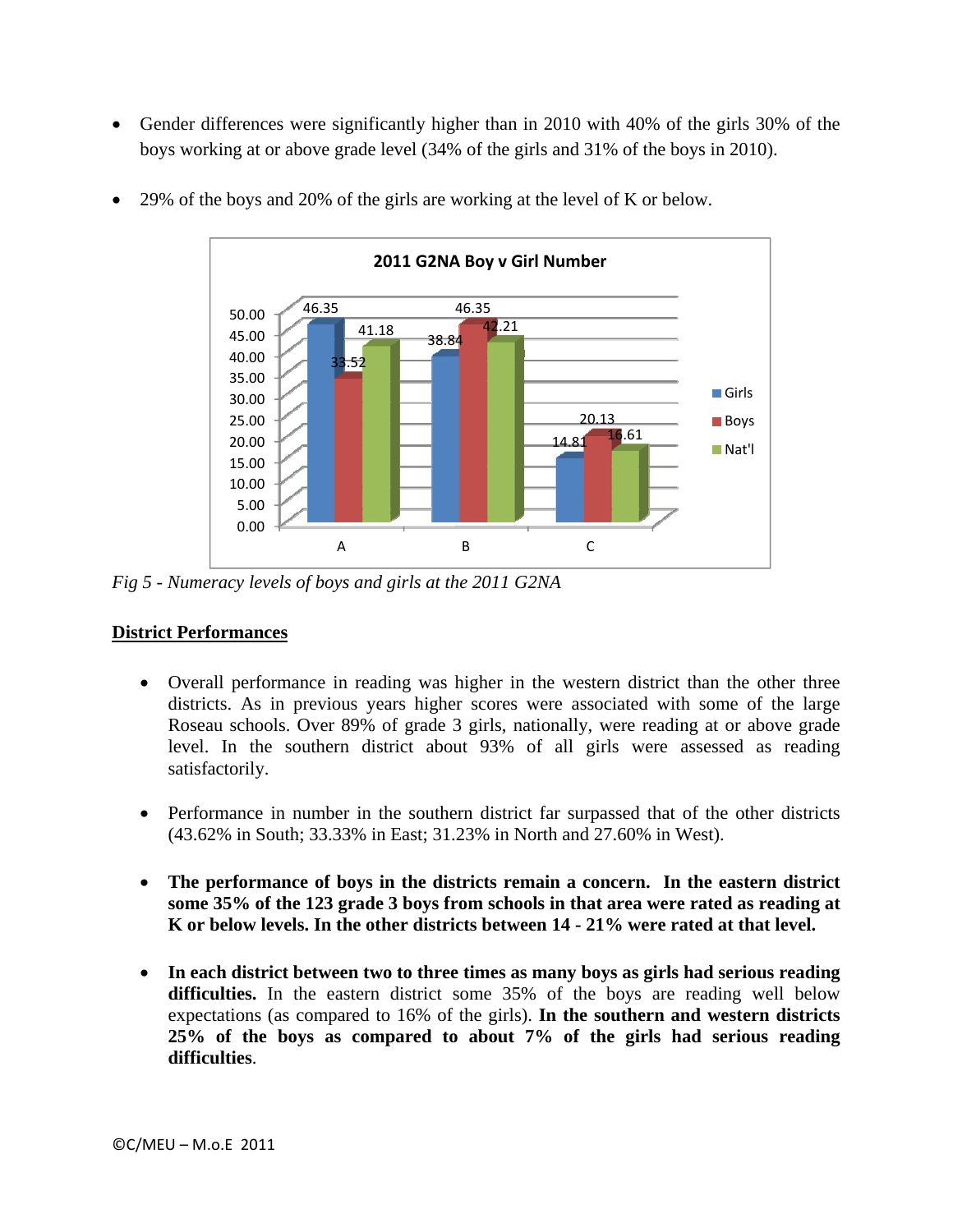## **Schools**

- **Student performance differences continue to be observed between schools within districts.**
- In each district some schools were beacons of excellence, while others had made commendable improvements.



*Fig 6 – District Performance in Reading* 



*Fig 7 - Numeracy levels of boys and girls at the 2011 G2NA*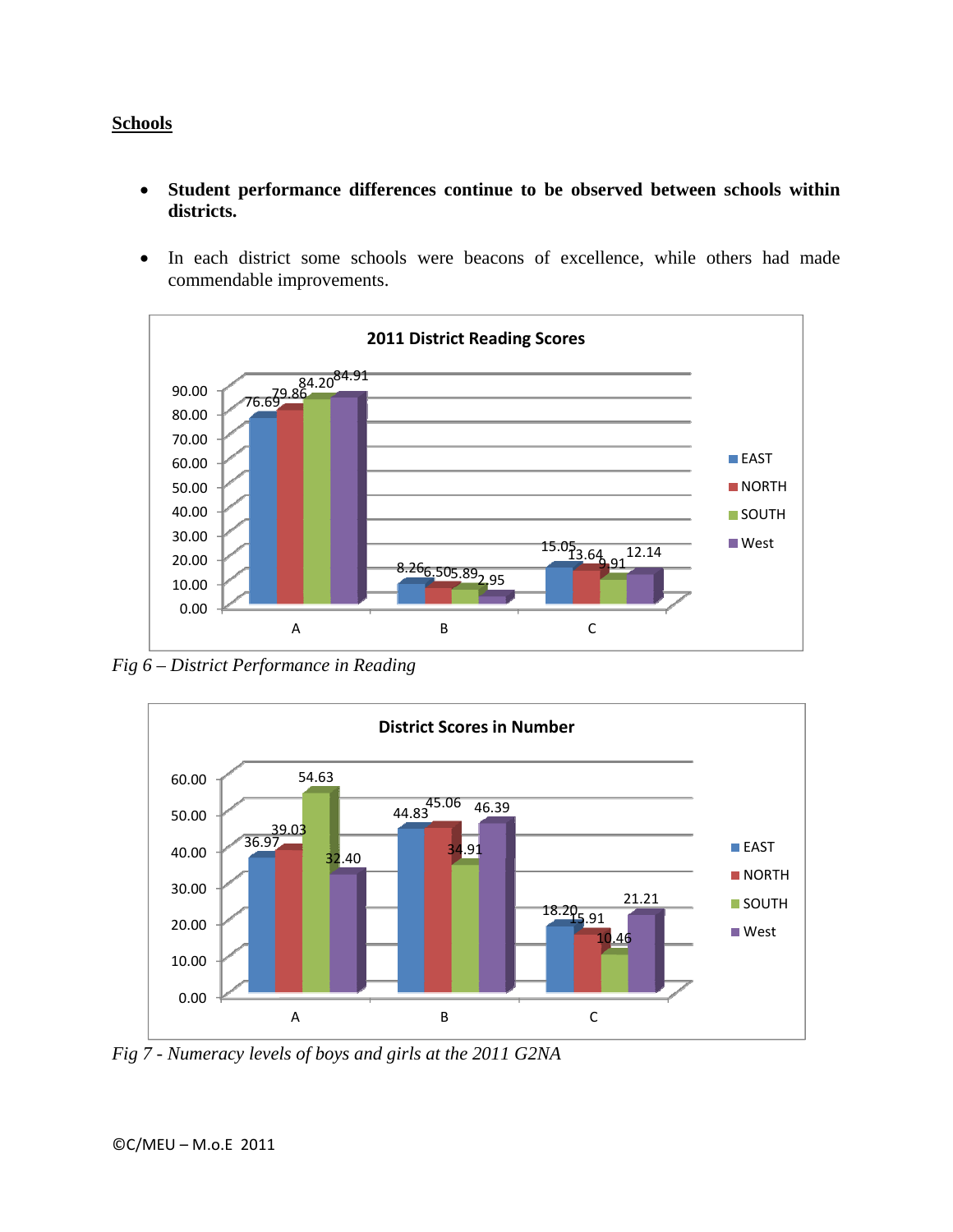## **Conclusions**

- Reading performance at the grade 3 level was at an all time high since the inception of the Grade 2 National Assessments in 2000.
- A review of reading level trends at schools over the last four years indicates that some schools have made progress while others have deteriorated. Of critical importance appears to be the presence of good leadership and committed trained teachers in the early grades.
- **Reading performance of students in about 18% of the nations' primary schools remains weak. In these schools over 25% of their grade 3 students are reading at K or below K reading levels. Thirteen schools (22%) still have an average of less than 60% of their students reading at or above grade 2 level.**
- **Between two and three times as many boys as girls can be classified as reading at two grades or more below their level**.
- **Writing standards are well below that of reading**. Satisfactory writing from the majority of students was observed in only a handful of schools.
- Performance differences among schools seem to be more a function of school effectiveness than size or location of school. These differences were also manifest in schools of similar locality and economic background.

#### **Recommendations**

- **Efforts to address the reading, writing and numeracy problems in poorly performing schools should remain a key priority of the Ministry of Education and these schools.**
- **The Ministry of Education develop a plan to assist such schools.**
- **A national effort is still required to:** 
	- **(a) sensitise parents and schools to the needs of boys**
	- **(b) look for and implement strategies that will address the needs of boys**
- **Strong and capable primary school leadership must continue to be shown**. This should manifest itself in:
	- (a) careful staff deployment, especially in K and the early grades